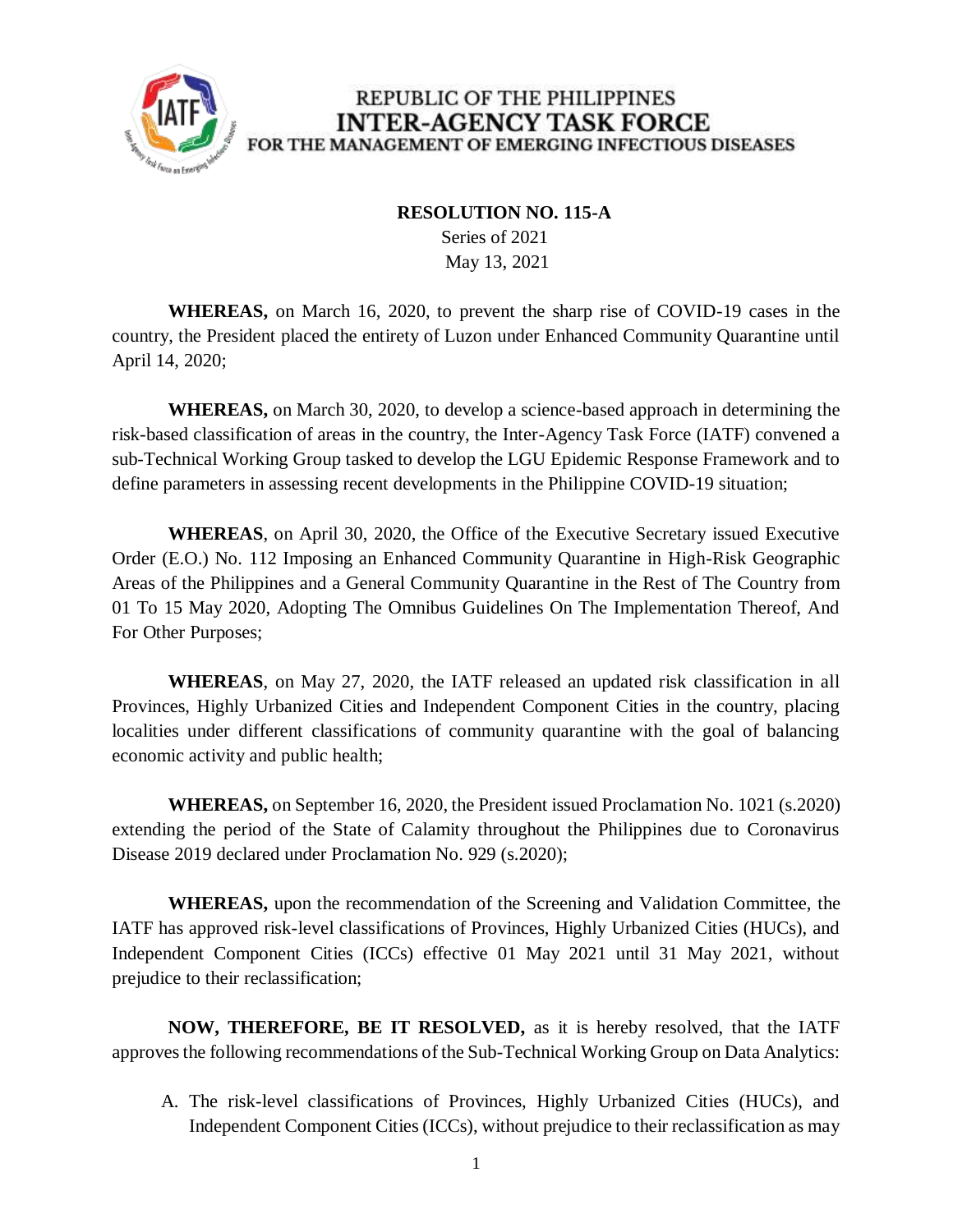

REPUBLIC OF THE PHILIPPINES **INTER-AGENCY TASK FORCE** FOR THE MANAGEMENT OF EMERGING INFECTIOUS DISEASES

be warranted and the declaration of localized Enhanced Community Quarantine in critical areas, shall be as follows:

- 1. The following provinces, HUCs, and ICCs shall be placed under General Community Quarantine (GCQ) until 31 May 2021, without prejudice to their reclassification as may be warranted and the declaration of localized Enhanced Community Quarantine in critical areas:
	- a. Abra;
	- b. Bulacan;
	- c. Cavite, Laguna, and Rizal; and
	- d. National Capital Region.
- 2. The following provinces, HUCs, and ICCs shall be placed under Modified Enhanced Community Quarantine (MECQ) until 31 May 2021, without prejudice to their reclassification as may be warranted and the declaration of localized Enhanced Community Quarantine in critical areas:
	- 1. The city of Santiago, and Quirino;
	- 2. Ifugao; and
	- 3. Zamboanga City.
- B. The implementation of the following measures in all provinces, HUCs, and ICCs:
	- 1. To further reduce the period between symptom onset to isolation, strengthen and measure the gatekeeping performance of local government units to ensure that targets are met and are ready for de-escalation;
	- 2. To contain localized spikes in cases and prevent its further increase and spread, ensure implementation of granular lockdowns along with the implementation of Coordinated Operations to Defeat Epidemic Strategies;
	- 3. To improve and maintain health and critical care capacities at below risk level, the National Task Force Task Group Treat to utilize emergency department occupancy rate and human resource for health to admitted patient ratio, as indicators;
	- 4. To limit the carrying capacity at the workplace, the Department of Labor and Employment to optimize work-at-home and other alternative work arrangements both in government and private workplaces, and maintain thirty percent (30%) maximum occupancy in government offices; and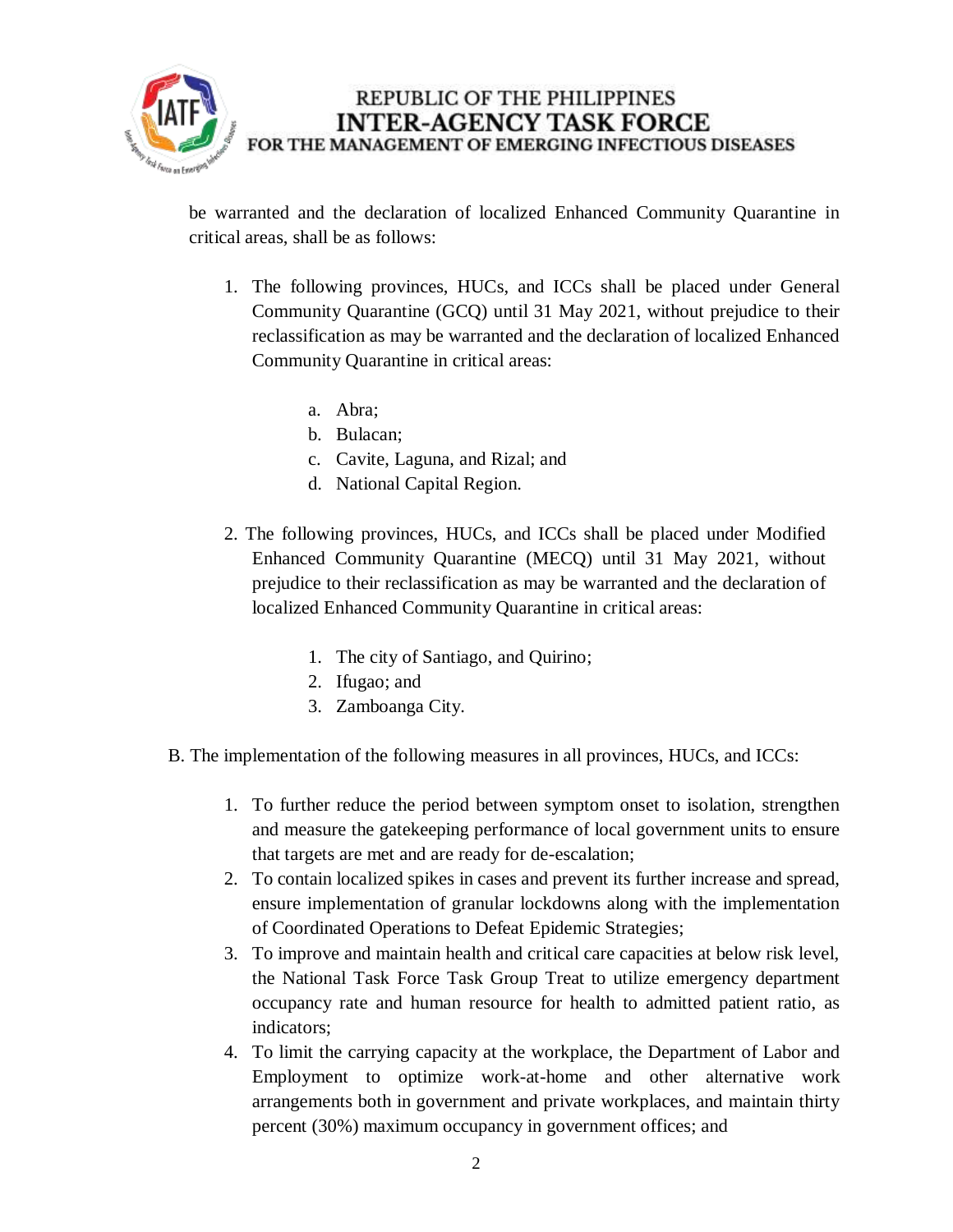

- 5. To ensure strict border control, the NTF Task Group on the Management of Returning Overseas Filipinos and Bureau of Quarantine to implement a.) current testing and quarantine protocols for arriving travelers; b.) submit reports on the isolation and quarantine completion to IATF on a weekly basis; c.) ensure contact tracing and monitoring of close contacts among co-passengers of PCR-positive incoming international travelers; and, d.) ensure proper handover and completion of quarantine to local government units.
- C. On the de-escalation of the National Capital Region, Bulacan, Cavite, Laguna, and Rizal (NCR Plus) to General Community Quarantine, the following heightened restrictions shall be strictly observed and implemented until May 31, 2021:
	- 1. Only essential travel into and out of the NCR Plus, as provided for under the IATF Omnibus Guidelines on the Implementation of Community Quarantine in the Philippines, as amended, shall be allowed. Public transportation shall remain to be operational at such capacities and protocols in accordance with the guidelines issued by the Department of Transportation. The use of active transportation shall likewise be promoted;
	- 2. Food preparation establishments such as commissaries, restaurants, and eateries may operate with their indoor dine-in services at the venue or seating capacity of twenty percent (20%), and fifty percent (50%) for *al fresco* or outdoor dining;
	- 3. Outdoor tourist attractions may be opened at thirty percent (30%) with strict adherence to minimum public health standards;
	- 4. Specialized markets of the Department of Tourism (DOT) shall be allowed following minimum public health standards, and implementation of such protocols and restrictions as may be imposed by the DOT;
	- 5. Religious gatherings and gatherings for necrological services, wakes, inurnment, and funerals for those who died of causes other than COVID-19 shall be allowed up to ten percent (10%) of the venue capacity; and
	- 6. In all of the aforementioned, the implementation of the pertinent provisions of the Omnibus Guidelines in the Implementation of Community Quarantine in the Philippines, as amended, in the NCR Plus insofar as inconsistent with the foregoing is temporarily suspended.

**RESOLVED FURTHER,** that the Chairperson and the Co-Chairperson shall be duly authorized to sign this Resolution for and on behalf of the Inter-Agency Task Force.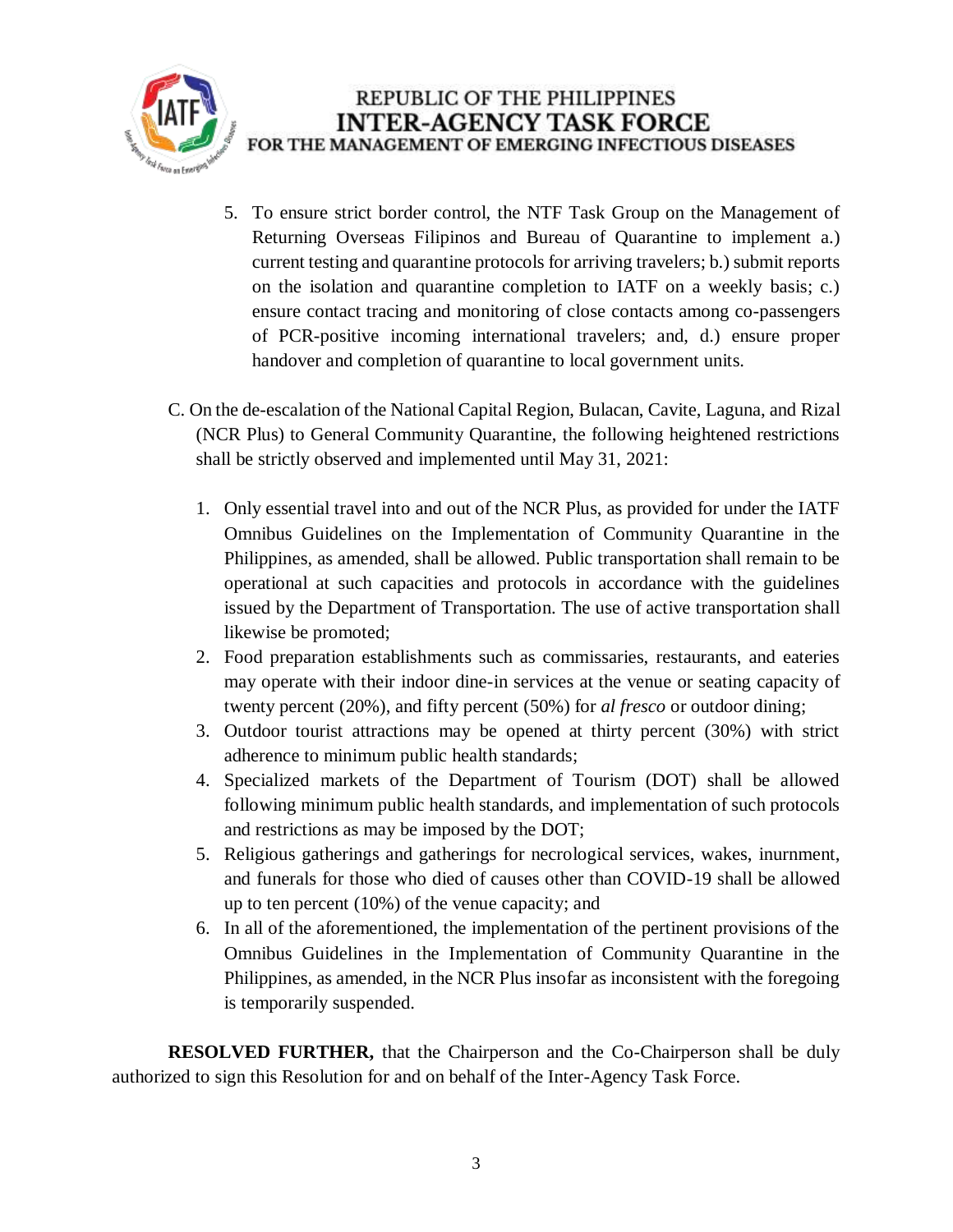

## REPUBLIC OF THE PHILIPPINES **INTER-AGENCY TASK FORCE** FOR THE MANAGEMENT OF EMERGING INFECTIOUS DISEASES

**APPROVED** during the 115th Inter-Agency Task Force Meeting, as reflected in the minutes of the meeting, held this May 13, 2021, via video conference**.**

**FRANCISCO T. DUQUE III** Secretary, Department of Health IATF Chairperson

**KARLO ALEXEI B. NOGRALES** Secretary, Office of the Cabinet Secretary IATF Co-Chairperson